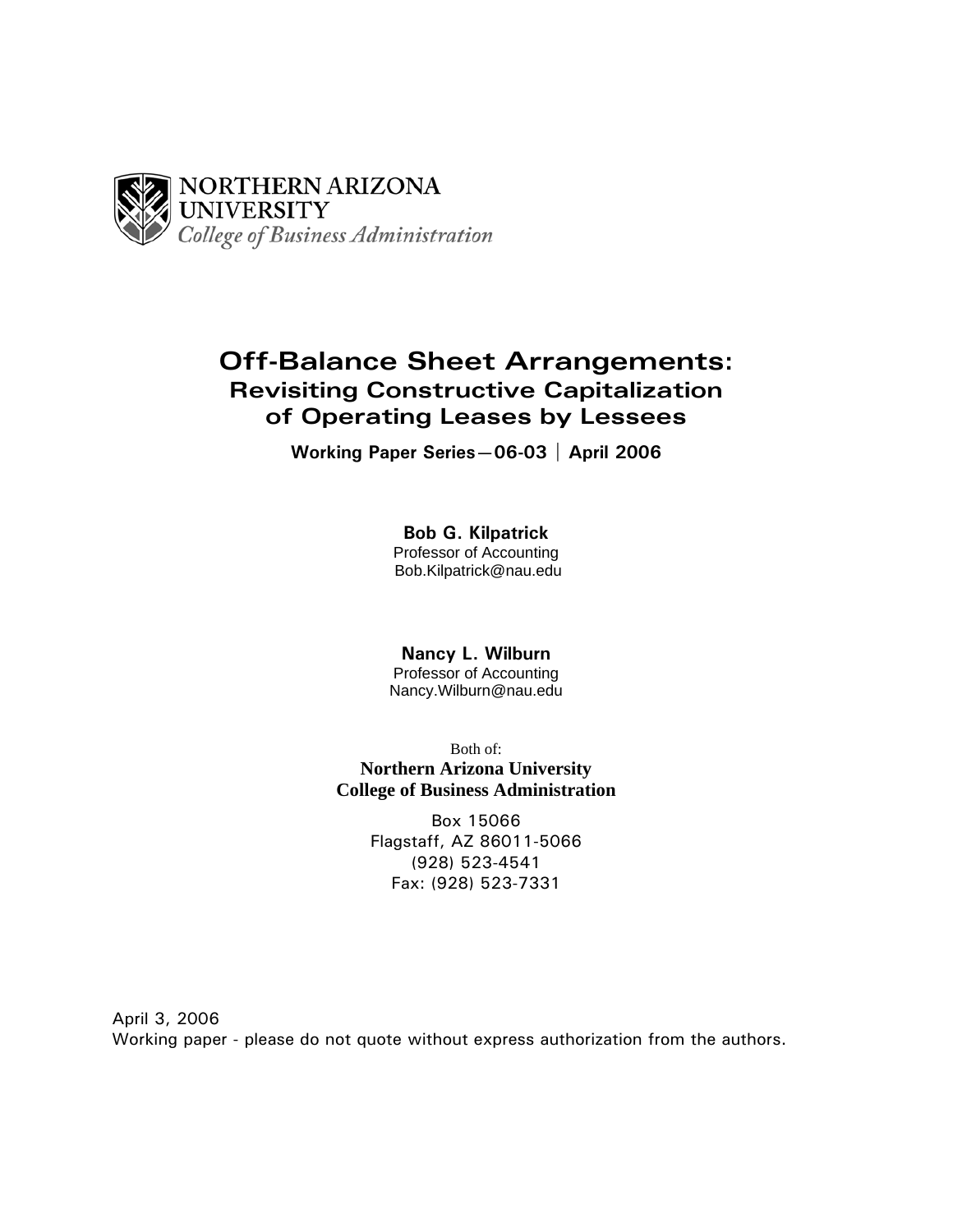# **Off-Balance Sheet Arrangements: Revisiting Constructive Capitalization of Operating Leases by Lessees**

#### **Bob G. Kilpatrick and Nancy L. WIlburn**

#### *Introduction*

 Pursuant to the Sarbanes-Oxley Act, Securities and Exchange Commission (SEC) staff produced a report (June 2005) concerning arrangements with "off-balance sheet implications," special purpose entities, and transparency of filings by issuers. Most notable among the areas of off-balance arrangements is accounting for operating leases. Indeed, the SEC study estimates that the total (undiscounted) cash flows committed associated with off-balance sheet operating leases for all U.S. financial statement issuers at over \$1.25 trillion (p. 64). Due to the significance of this off-balance sheet liability, the SEC recommended that the Financial Accounting Standards Board (FASB) reconsider the current lease accounting standards and guidance. In response, the FASB has instructed its staff to perform research and recommend potential alternatives for improving the current accounting guidance on leases. In the near future, the FASB will determine whether to add a project to its agenda for lease accounting (FASB 2006).

 The purpose of this paper is to determine whether the use of operating leases as source of off-balance sheet financing has increased on a *relative* basis over the past several years. In carrying out this study, we replicate the constructive capitalization of operating leases for nine companies originally examined by Imhoff et al. (1991).

 The rest of this paper is organized as follows. The next two sections provide background discussions of lease requirements under FASB Statement of Financial Accounting Standard (SFAS) No. 13 and the constructive capitalization of operating leases. The data and procedures are then covered, followed by a comparison of the 2004 impacts with the 1987 impacts from the Imhoff et al. (1991) study. Finally, we present a summary.

#### *Background – Accounting for Leases*

SFAS No. 13, Accounting for Leases (FASB 1976), provides the current rules for leases. In general terms, the lessee classifies leasing transactions under one of two categories. If sufficient risks and rewards of ownership are transferred to the lessee, the lessee records the transaction as a purchase (i.e., a capital lease); absent this transfer of sufficient risks and rewards of ownership, the lessee records the transaction as a rental (i.e., an operating lease).

SFAS No. 13 specifies four main criteria for treating a lease as a capital lease by the lessee:

- 1. The lease transfers ownership to the lessee at the end of the lease term; or
- 2. The lease contains a bargain option, under which the lessee can purchase the leased property at a price significantly below the expected fair value of the leased property at the end of the lease term; or
- 3. The term of the lease is equal to or greater than 75% of the estimated economic life of the leased property; or
- 4. The present value of the minimum lease payments to be made by the lessee is equal to or greater than 90% of the fair value of the leased property.

If any of the above criteria are met, the lessee records an asset and a related liability for the present value of the required minimum lease payments on its balance sheet. Annual expenses include imputed interest charges on the lease obligation and depreciation on the capitalized lease asset.

 If none of the above criteria are met, the lessee treats the lease arrangement as an operating lease. Since this treatment is essentially that of a rental contract, the lessee does not record an asset or a related liability for the future required lease payments on its balance sheet. Instead, the lessee records an annual rental expense on its income statement. Thus, by structuring a lease contract to avoid the above capital lease criteria (even by some minute degree, such as setting the present value of the lease payments to equal only 89% of the property's fair value), a lessee can avoid any balance sheet impacts from the arrangement, thereby giving the appearance of improved leverage and performance ratios.

Disclosures by lessees required under SFAS No. 13 include the following information:

- A general description of the lessee's leasing arrangements, including:
	- o the existence and terms of renewal or purchase options and escalation clauses,
	- o restrictions imposed by lease agreements (e.g., any concerning dividends, additional debt, and further leasing; and
	- o the basis on which any contingent rental payments are determined.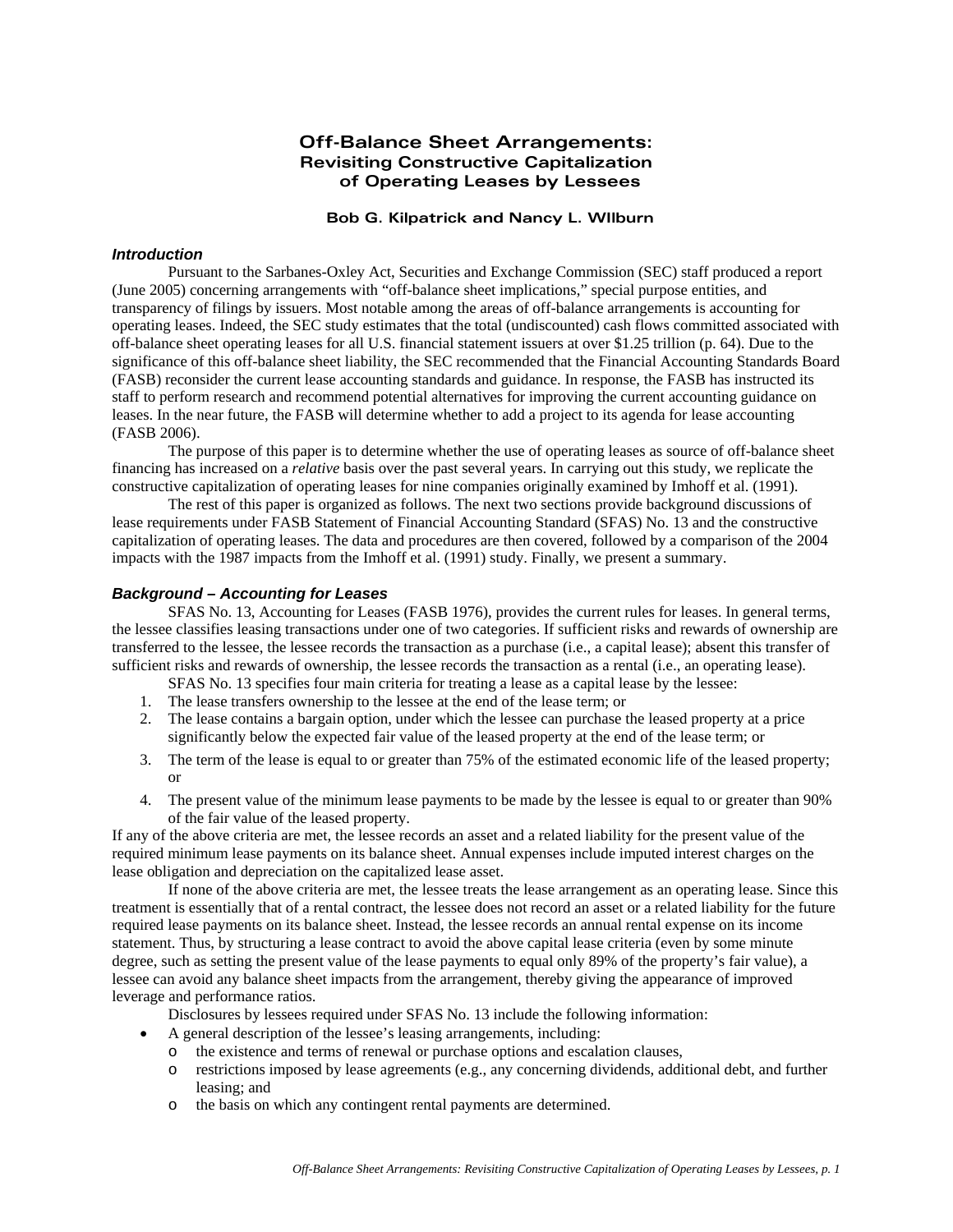- For capital leases:
	- o future minimum lease payments as of the balance sheet date, in the aggregate and for each of the five succeeding fiscal years, along with separate deductions for the amount of imputed interest necessary to reduce net minimum lease payments to present value;
	- o total minimum rentals to be received in the future under noncancelable subleases as of the balance sheet;
	- o total contingent rentals; and
	- o assets recorded under capital leases, the accumulated amortization thereon, and depreciation expense on the capitalized lease assets separately disclosed in the financial statements or notes.
- For operating leases:
	- o future minimum rental payments required as of the balance sheet date, in the aggregate and for each of the five succeeding fiscal years;
	- o total minimum rentals to be received in the future under noncancelable subleases as of the balance sheet; and
	- o rental expense for each period with separate amount for minimum rentals, contingent rentals, and sublease rentals.

#### *Constructive Capitalization of Operating Leases - Prior Studies*

 In a series of papers, Imhoff et al. (1991, 1993, 1995, 1997) developed procedures for constructive capitalization of operating leases. This process involves using the operating lease disclosures to estimate the amount of debt and assets that would have been reported on the balance sheet if the operating lease had been treated as a capital lease from its inception. The initial 1991 paper developed a uniform set of procedures for estimating the balance sheet impact of capitalizing operating leases, while the 1993 and 1995 papers employ firm-specific procedures, and the 1997 paper examined the income statement impact of lease capitalization.

 It should be noted from the disclosures (discussed in the preceding section) that the future cash flows associated with an operating lease (i.e., the minimum rental or lease payments) disclosed in the footnotes are identical to those for capital leases, except for the imputed interest disclosed in capital leases. Based on that information, Imhoff et al. (1991) estimated the incremental borrowing rate and remaining lives of the leased assets. This process resulted in an estimate of the off-balance sheet debt represented by the present value of the remaining lease obligations under operating leases, as well as an estimate of the related unamortized off-balance sheet asset.

 Over the life of a lease, the lease rental payment is equal to the sum of the depreciation and the interest expense. However, in any particular year, the estimated impact on net income from constructive capitalization is entirely dependent on the stage of the lease's life. That is, in the early stages of a lease, the total of depreciation and interest expenses under the capital lease method exceed the rent expense under the operating lease method. After a certain point, the reverse is true. (These differences assume level rental payments and straight-line depreciation; thus, the interest expense resulting from amortizing the capital lease obligation causes this pattern.) Although determined to be potentially material, the income effect was eventually ignored by Imhoff et al. (1991), due to the lack of information regarding the exact stage of the lease life. Moreover, assuming a company has multiple operating leases originating at different times, any income differences resulting from the various stages of those leases would tend to offset each other.

 The Imhoff et al. (1991) study resulted in a uniform set of assumptions being applied to a sample of seven pairs of firms in different industries for the 1987 fiscal year. Firms were paired based on relative similarity in size, but relative difference in their use of operating leases. The constructive capitalization for those firms was based on the following uniform assumptions:

- A interest rate of 10% for discounting the required minimum lease obligation;
- An average remaining life of 15 years for operating leases;
- End-of-year cash flows;
- The unrecorded asset equals 70% of the unrecorded debt;
- A combined effective tax rate of 40%; and
- The net effect on the current period's net income of zero.

While the above uniform assumptions were perhaps not equally appropriate for all the companies examined in the study, sensitivity tests indicated that the results were robust. For each of the fourteen companies included in the study, the changes in two ratios, the debt-to-equity multiple and return on assets (ROA), resulting from the capitalization of operating leases were compared. Their results suggest that operating leases have a significant effect on risk and return measures.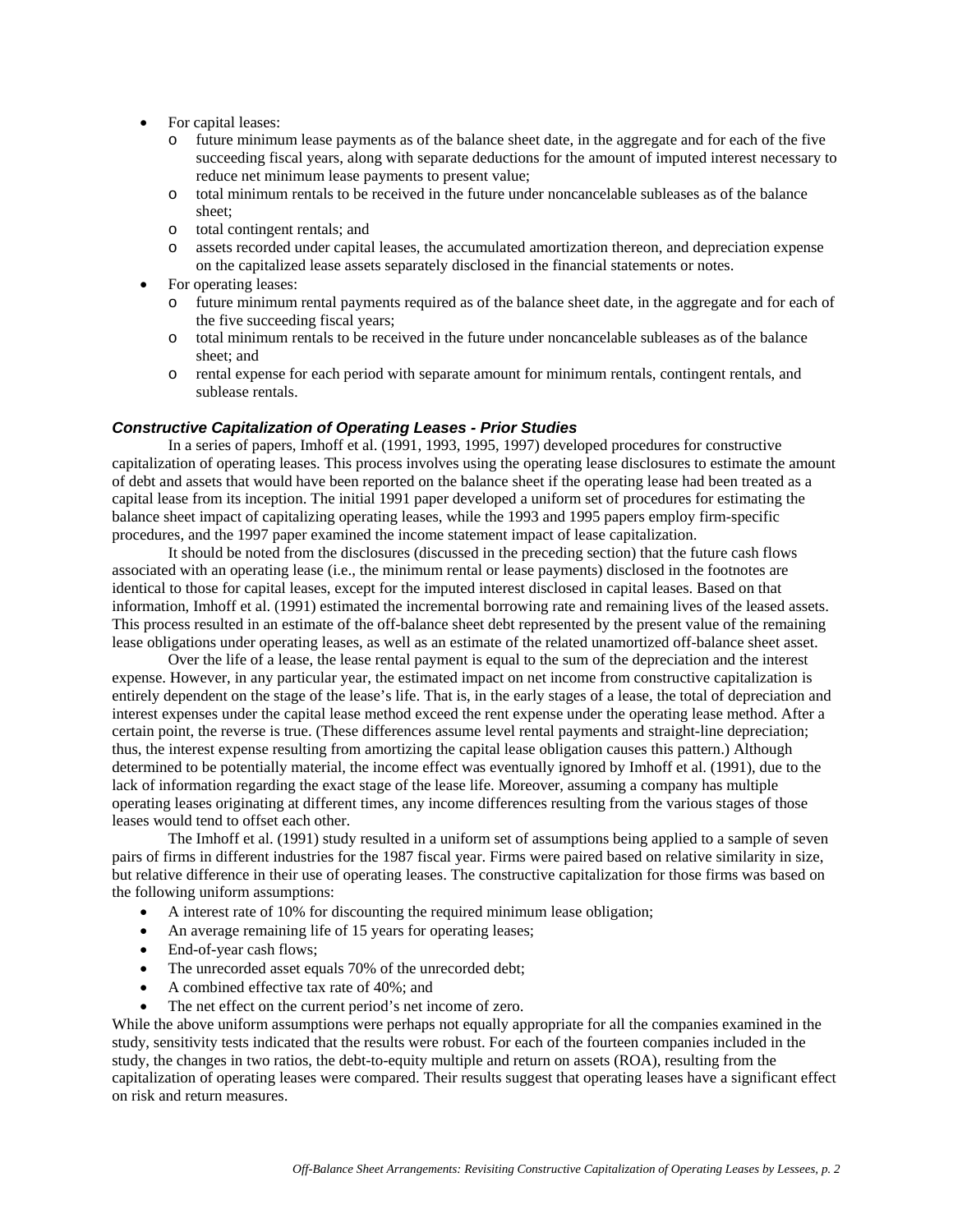### *Data and Procedures*

Of the 14 companies in the Imhoff et al. (1991) study, five (Rhodes, Inc.; Church's Fried Chicken; TGI Friday's; Petrie Stores; and TWA) have since either ceased operations or were acquired by another company. The resulting nine companies included Pier 1 Imports; Winn-Dixie; A&P; Foodmaker (Jack-in-the-Box); Luby's Cafeteria; The Limited; Walgreen Co.; American/Albertsons Stores; and Delta Airlines.

We examined the 2004 financial statements of these nine companies, using their footnote disclosures to estimate the balance sheet impact of capitalizing their operating leases using the same procedures employed in the Imhoff et al. (1991) study. In two instances (A&P and Delta), the constructive capitalization of their operating leases was so large that they resulted in negative equity, thereby making comparisons of the traditional debt-to-equity ratio problematic (i.e., interpreting the percentage change in a debt-to-equity ratio that changes from a positive to a negative number is meaningless). Therefore, we recalculated the data from the Imhoff et al. (1991) study to show percentage changes in total liabilities, total assets, and total equity, as well as converting the leverage ratio from their original debt-to-equity ratio to a debt-to-assets ratio. While the percentage changes resulting from constructive capitalization of the operating leases are not as dramatic (i.e., the denominator is a larger number), it did enable us to use all nine of the remaining companies.

#### *Impact of Operating Lease Capitalization – 1987 Compared with 2004*

In Table 1, we present summary statistics of the estimated amounts resulting from the operating lease capitalization procedures, compared with those in the Imhoff et al. (1991) study. The mean lease liability (discounted) for the nine companies rose from \$722.6 million to \$2,649.6 million, an increase of \$1,927 million, or 267%. While this appears to be a staggering increase in the amount of operating lease liability, as a percentage of total liabilities, this amount represented 72.8% (1987) and 87.7% (2004), a *relative* increase of about 20%. The mean lease asset, as a percentage of total assets, rose from 32.4% to 36.7%, a *relative* increase of 13%, while the mean decrease in equity, as a percentage of total equity, further decreased from 21.4% to 30.0%, a relative *decrease* of 40%.

|                                   | Imhoff et al. | Kilpatrick<br>& Wilburn<br>Study<br>Mean |  |
|-----------------------------------|---------------|------------------------------------------|--|
|                                   | Study<br>Mean |                                          |  |
|                                   | 1987          | 2004                                     |  |
| Capitalized Lease Liability       | \$722.6 m     | $$2,649.6 \text{ m}$                     |  |
| (Discounted, Net of Deferred Tax) |               |                                          |  |
| <b>Balance Sheet Impact:</b>      |               |                                          |  |
| % Increase in Total Liabilities   | 72.8%         | 87.7%                                    |  |
| % Increase in Total Assets        | 32.4%         | 36.7%                                    |  |
| % Decrease in Equity              | $-21.4%$      | $-30.0\%$                                |  |
| Debt-to-assets Ratio Impact:      |               |                                          |  |
| Pre-capitalization                | 57.6%         | 65.5%                                    |  |
| Post-capitalization               | 73.2%         | 81.4%                                    |  |
| % change                          | 28.9%         | 33.6%                                    |  |
| Return on Assets Impact:          |               |                                          |  |
| Pre-capitalization                | 7.5%          | 3.7%                                     |  |
| Post-capitalization               | 5.7%          | 2.7%                                     |  |
| % change                          | $-23.7%$      | $-25.0\%$                                |  |

## **Table 1**  *Summary Statistics for Impact of Operating Lease Capitalization 1987 Compared with 2004*

 Impacts on the financial ratios, also presented in Table 1, are more moderate. The average percentage increase in the leverage ratios (debt-to-assets) for the nine companies was 28.9% for 1987 and 33.6% for 2004, a 4.7 percentage-point increase. Similar impacts were found in the ROA measures. The average ROA for the nine companies as a result of capitalizing operating leases decreased 23.7% in 1987 and 25.0% in 2004, a 1.3 percentagepoint decline.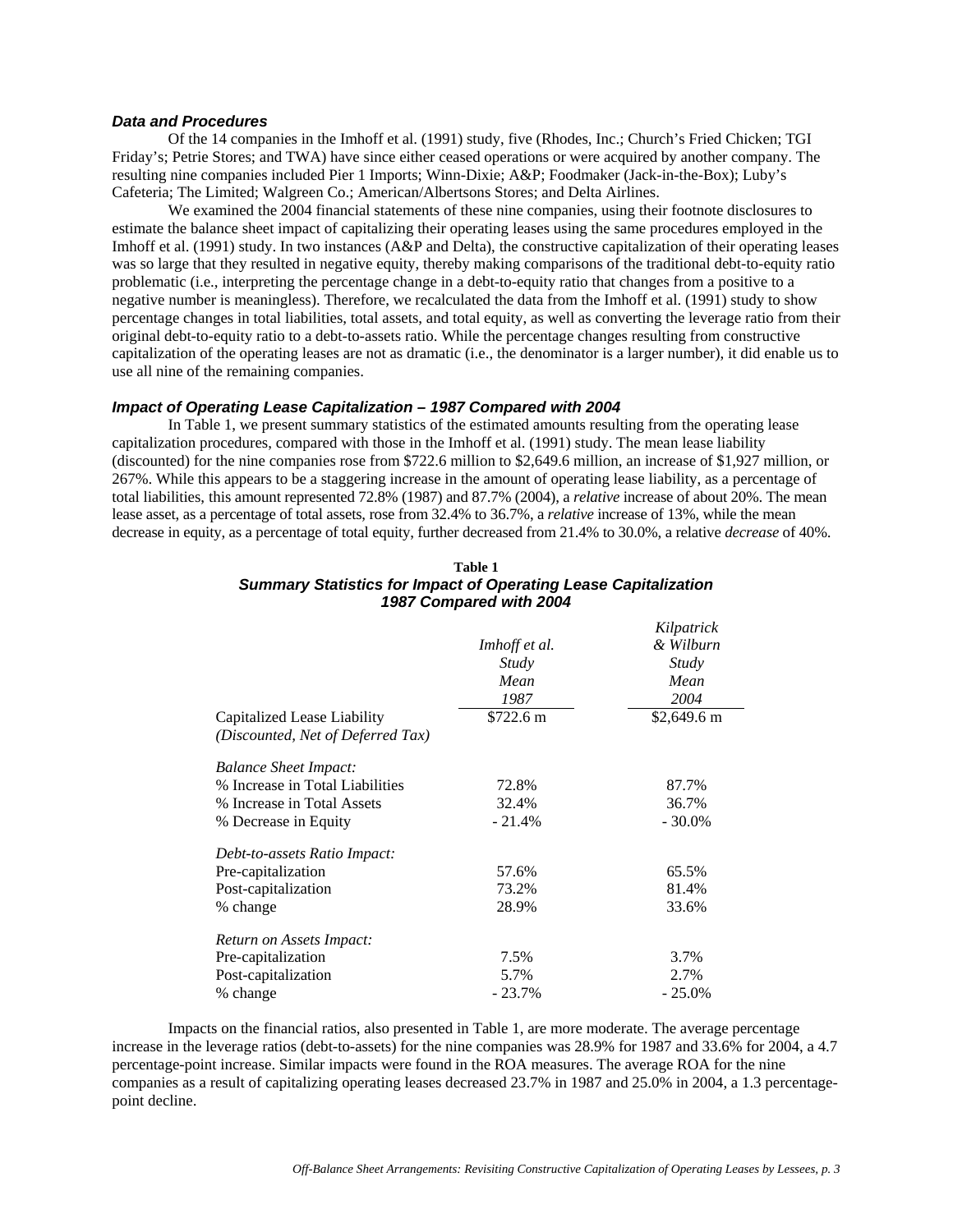|                    | Imhoff et al. Study<br>1987 |               |               | Kilpatrick & Wilburn Study<br>2004 |               |               |
|--------------------|-----------------------------|---------------|---------------|------------------------------------|---------------|---------------|
|                    | Reported                    | Revised       | % Change      | Reported                           | Revised       | % Change      |
| Company            | Debt-to-Asset               | Debt-to-Asset | Debt-to-Asset | Debt-to-Asset                      | Debt-to-Asset | Debt-to-Asset |
| American/Albertson | 75.7%                       | 80.0%         | 5.6%          | 70.4%                              | 75.7%         | 7.6%          |
| A&P                | 61.9%                       | 71.4%         | 15.4%         | 91.7%                              | 102.2%        | 11.5%         |
| Delta              | 63.7%                       | 81.5%         | 27.9%         | 125.3%                             | 125.4%        | 0.0%          |
| Jack in the Box    | 75.0%                       | 84.8%         | 13.1%         | 56.9%                              | 79.8%         | 40.1%         |
| Limited            | 54.1%                       | 79.2%         | 46.4%         | 61.7%                              | 74.1%         | 20.2%         |
| Lubys              | 22.6%                       | 28.6%         | 26.6%         | 44.2%                              | 48.5%         | 9.6%          |
| Pier 1             | 63.5%                       | 85.7%         | 35.0%         | 35.0%                              | 69.3%         | 97.9%         |
| Walgreen           | 54.3%                       | 73.7%         | 35.7%         | 39.0%                              | 70.3%         | 80.4%         |
| Winn Dixie         | 47.8%                       | 73.7%         | 54.0%         | 65.0%                              | 87.7%         | 35.1%         |
|                    |                             | 1987          |               |                                    | 2004          |               |
|                    | Reported                    | Revised       | $\%$          | Reported                           | Revised       | $\%$          |
| Company            | <b>ROA</b>                  | <b>ROA</b>    | Change        | ROA                                | <b>ROA</b>    | Change        |
| American/Albertson | 4.2%                        | 3.9%          | $-7.6%$       | 2.6%                               | 2.3%          | $-9.6%$       |
| A&P                | 4.6%                        | 4.0%          | $-13.0\%$     | $-6.6%$                            | $-4.5%$       | $-31.0%$      |
| Delta              | 4.9%                        | 3.5%          | $-29.1%$      | 0.0%                               | 0.0%          | $-15.1%$      |
| Jack in the Box    | 3.0%                        | 2.4%          | $-18.8%$      | 5.8%                               | 3.9%          | $-33.2%$      |
| Limited            | 14.8%                       | 9.6%          | $-35.2%$      | 11.6%                              | 9.3%          | $-19.4%$      |
| Lubys              | 14.6%                       | 13.4%         | $-8.3%$       | 0.8%                               | 0.8%          | $-5.2%$       |
| Pier 1             | 6.2%                        | 4.0%          | $-35.9%$      | 11.2%                              | 7.0%          | $-37.8%$      |
| Walgreen           | 7.6%                        | 5.6%          | $-26.3%$      | 10.1%                              | 6.5%          | $-36.1%$      |
| Winn Dixie         | 7.9%                        | 5.3%          | $-33.1%$      | $-1.9%$                            | $-1.2%$       | $-37.5%$      |

# **Table 2**  *Individual Comparisons of Impact of Operating Lease Capitalization 1987 Compared with 2004*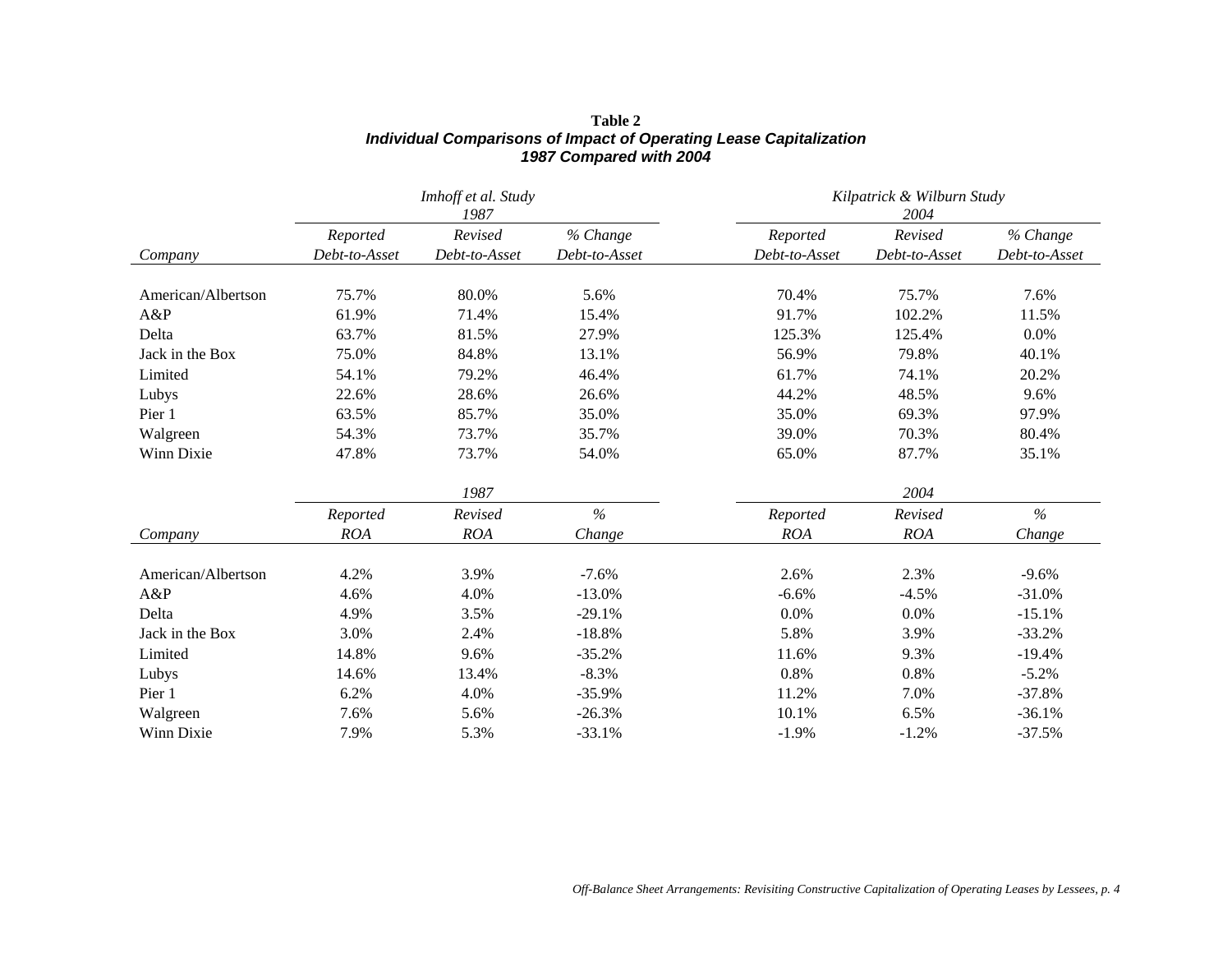## *Summary and Future Analysis*

This study presents a comparison of the results of the financial statement impact of constructive capitalization for nine firms originally examined in a 1991 study by Imhoff et al. Results suggest that not only does operating lease capitalization continue to have a material impact on financial statements and the resulting financial ratios, but also that the impact is even more significant than the original study.

 These results provide further evidence suggesting that the FASB should reexamine the current all-ornothing approach to classifying leases as either capital or operating and require capitalization of all noncancelable lease obligations. At a minimum, the FASB should require additional disclosures for operating leases to include the amount of implied interest in noncancelable lease obligations and the net book value of the related leased asset to allow easier constructive capitalization in order to enhance comparability.